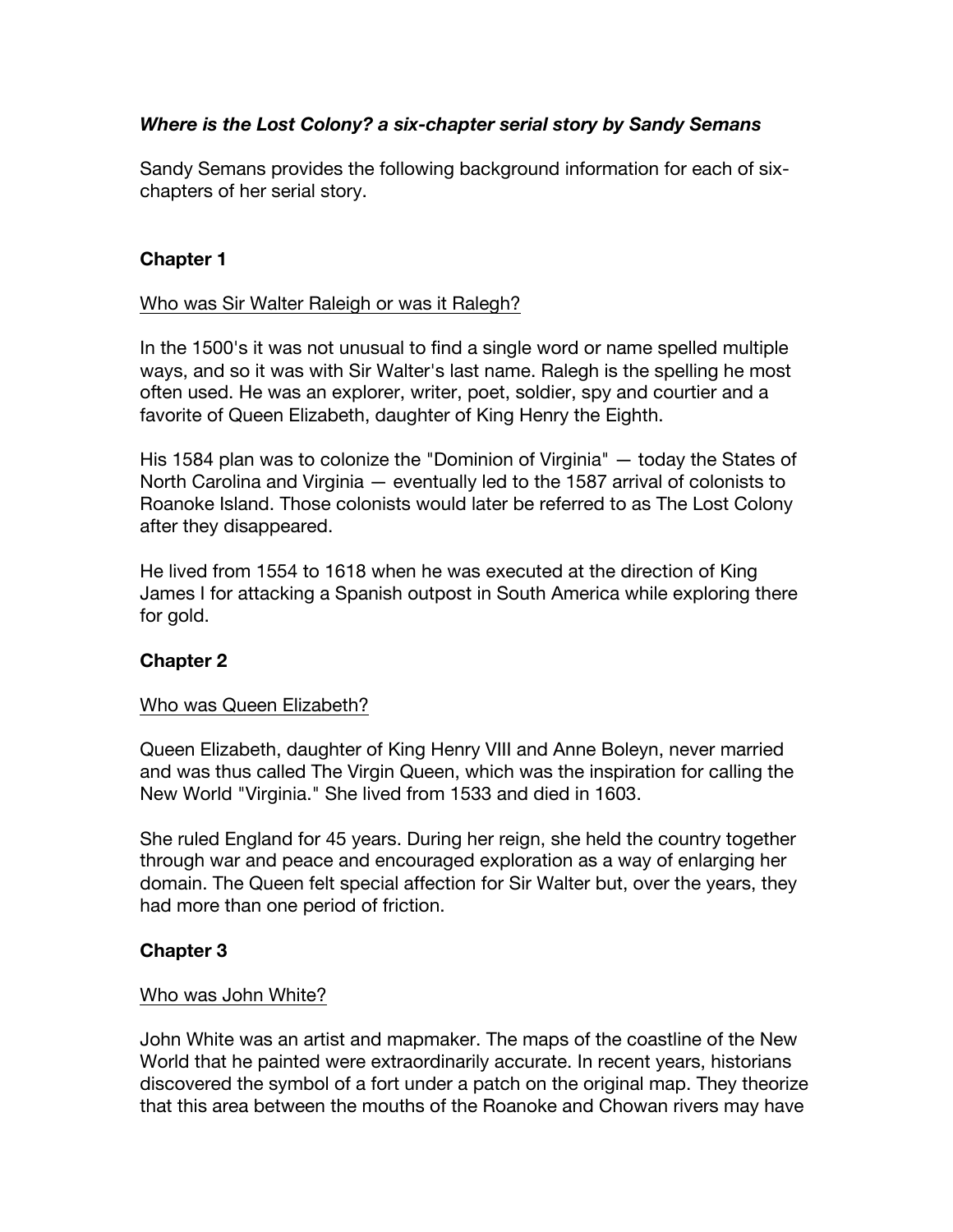been explored by White for the possible location of a fort and could have been where the colonists moved.

Appointed governor of the Roanoke Colony, White led the expedition that settled several families on Roanoke Island in 1587. The colony included his own daughter and her husband, Eleanor and Ananias Dare, the parents of Virginia Dare who is believed to be the first English child born in the New World.

White returned to England for more supplies that same year and planned to return the following year. But after he arrived back in England, the Queen ordered all vessels to remain there to defend the country against the Spanish Armada. England claimed victory over the Spanish fleet in 1588, and ships were allowed to sail. But White's return to Roanoke Island was held up for two more years because the captains of the small fleet with which he sailed decided to detour and first search for riches in Cuba. When the vessels arrived at Roanoke Island, the colonists had gone. The threat of a large storm prompted the captains to refuse to take White to look for the colonists. He died just three years later, never having seen his granddaughter again.

### Why was the area called Virginia and not North Carolina?

The Dominion of Virginia claimed by England in the mid-1500s included what is now called North Carolina.

In 1712, King Charles II gave a large area of the New World to the Lord Proprietors as a reward for helping him regain the throne in 1660. He named the new province "Carolina" in memory of his father, King Charles I who was executed in 1649 at the end of the English Civil War. The name Charles, in Latin, is Carolus.

The Province of Carolina was split in 1729 into what became North Carolina and South Carolina.

# **Chapter 4**

### Who were the Croatoans?

The Croatoans were members of the Croatan tribe who lived on Croatan Island. Both the tribe and the island were later known as Hatteras. Other than what can be gleaned from John White's pictures about the Native Americans, little is known about them or the many other small tribes who lived in the region. The English brought many diseases that the Indians had no immunity to, and thus many died of typhoid, measles and other contagious diseases. The tribes were part of the Algonquin Nation.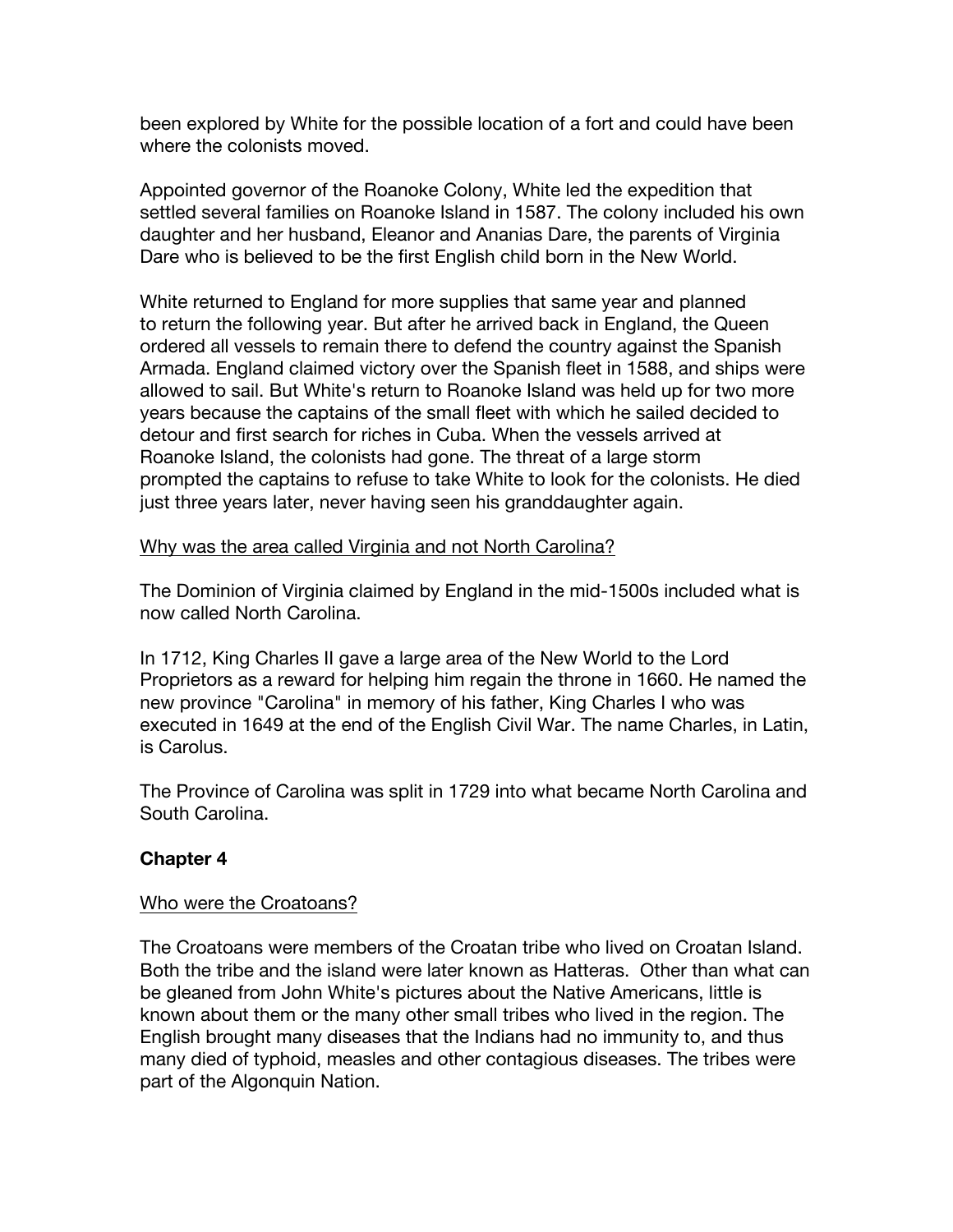## **Chapter 5**

#### Who was Manteo?

Manteo was the chief of the Croatan tribe and friend of the English explorers who landed at Roanoke Island in 1584. He visited England in 1584 and 1585 and returned to the New World in 1587 along with Governor John White and the colonists who eventually became known as The Lost Colony. On Aug. 13, 1587, Manteo was christened on Roanoke Island, making him the first Indian to be baptized into the Church of England. He was granted the title of baron, the Lord of Roanoke and Dasamongueponke (Native American tribe and village) and served as a guide and translator for the English. There is no known record of him after 1587, and no one knows whether he left Roanoke Island with the colonists when they abandoned the site.

#### Who was Thomas Hariot?

Thomas Hariot (also spelled Harriott and Harriot) lived from about 1560 to 1621. He was an explorer, scientist, and author who compiled and published information about the New World. He was part of the second expedition to the area in 1585 and may have participated in early visits. During the 1585 expedition, he and John White worked together to produce maps, drawings and scientific notes about the New World. Unfortunately much of their work was lost when they retreated from the area and endured a sudden hurricane.

After arriving back in England in 1585, Hariot worked to learn the Algonquin language from Manteo who had gone to England with the expedition. When he was finished, Hariot had created a written phonetic version of the language that allowed others to learn it. Manteo also learned English, which allowed him to act as a translator for the Indians and the English upon his return to Roanoke Island.

### **Chapter 6**

#### What is *The Lost Colony* outdoor symphonic drama?

First produced by the Roanoke Island Historical Association on July 4, 1937, *The Lost Colony* was part of the celebration of the 350th anniversary of the arrival of the first English settlers in the New World in 2012. Pulitzer Prizewinning author Paul Green took on the job of writing the new play, which he envisioned as combining drama, music, dance and pageantry, all in a sweeping outdoor setting. He called his creation *The Lost Colony: A Symphonic Drama of American History.*